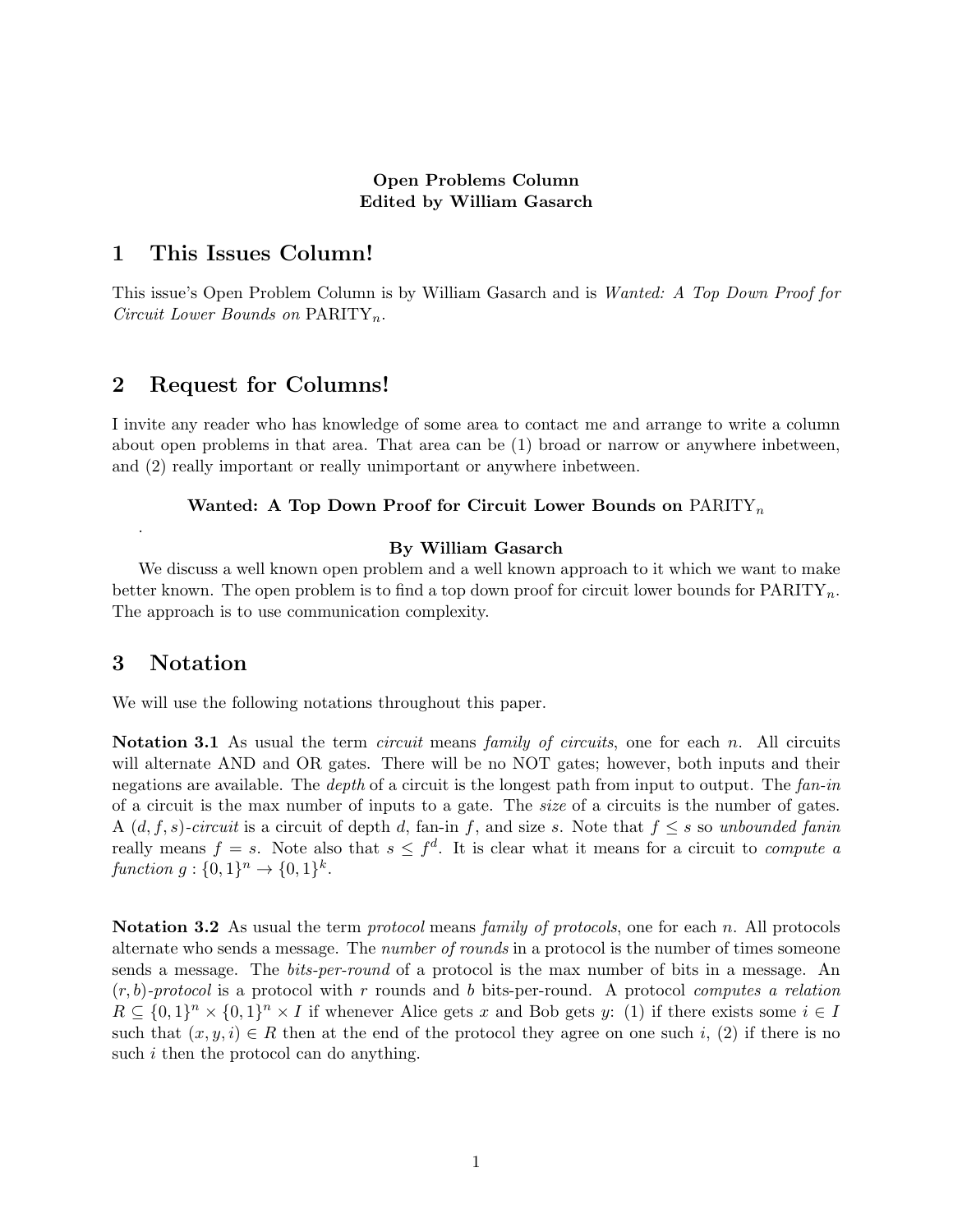**Note 3.3** An  $(r, b)$ -protocol can be represented by a tree (which we call a protocol tree) where (1) at the Alice nodes there are instructions on what to send, given her input and the prior messages she got, and there are  $2<sup>b</sup>$  outputs, one for each possible message, and (2) the Bob nodes are similar. The depth of the tree is r.

In the defintions of circuit (protocol) we insist that the AND-OR gates (Alice and Bob) alternate. This will not affect our point; however, there are cases where the constants can be improved by allowing non-alternation.

# 4 PARITY<sub>n</sub>

**Def 4.1** PARITY<sub>n</sub> is the function that, on input  $(x_1, \ldots, x_n) \in \{0, 1\}^n$  outputs  $\sum_{i=1}^n x_i \pmod{2}$ .

How big a circuit do you need to computer  $\text{PARITY}_n$ ? The following are known:

- There is an  $(O(\log n), 2, O(n))$  circuit for PARITY<sub>n</sub> (easy).
- There is a  $(O(1), 2^{O(n)}, 2^{O(n)})$  circuit for PARITY<sub>n</sub> (easy).
- For all constants d there is a a  $(d, O(n^{(d-1)/(d-2)}2^{n^{1/(d-1)}}), O(n^{(d-1)/(d-2)}2^{n^{1/(d-1)}}))$  circuit for PARITY<sub>n</sub> (Håstad [4, 5, 6].)

Furst, Saxe, Sipser [3] (henceforth FSS) and Ajtai [1] showed that, for all constants d, for all polynomials  $s(n)$ , PARITY<sub>n</sub> cannot be computed by a  $(d, s(n), s(n))$  circuit. (The motivation of FSS was to construct an oracle to separate PH from PSPACE; however, we do not consider that here.) The proof went as follows: For  $d = 2$  this is easy to show. Assume there is a  $(d, s(n), s(n))$ circuit where  $s(n)$  is polynomial. Place a particular random restriction on the inputs where some inputs are set to 0, some are set to 1, and  $n'$  are left alone. With high probability the first two levels, say and AND of OR's, can be rewritten with only polynomial more gates as an OR of AND's. This collapses the two level of the circuit to one level. The result is a  $(d-1, s'(n'), s'(n'))$  circuit for PARITY<sub>n'</sub>. This is impossible inductively. A Lemma that says a random restriction leads to being able to write an AND or ORs as and OR of ANDS (without too much increase in size) is called a switching lemma.

Yao [13] proved that, for all d, PARITY<sub>n</sub> cannot be computed by a  $(d, O(2^{n^{1/4d}}), O(2^{n^{1/4d}}))$ circuit. Håstad [4, 5, 6] obtained the optimal (up to polynomial factors) result:  $\overrightarrow{PARITY}_n$  cannot be computed by a  $(d, O(2^{c_d n^{1/(d-1)}}), O(2^{c_d n^{1/(d-1)}}))$  circuit where  $c_d = (0.1)^{d/(d-1)}$ . Håstad obtained this result by refining the FSS-Ajtai's switching lemma. His version has been widely used in many contexts and, when the switching lemma is referred to, it means H $\delta$ astad's. Razborov [11] obtained a different proof of the switching lemma that used a simpler logic. Fortnow and Laplante [2] recast Razborov's proof in terms of Kolmogorov Complexity.

The proofs of FSS, Ajtai, Yao, and Håstad are all *probabilistic*. Smolensky [12] had a completely different proof. He showed that  $\text{PARITY}_n$  could not be approximated by a low degree polynomial, and that anything computed by a constant depth, small circuit could be. This leads to a lower bound on the size of d-depth circuits for  $\text{PARITY}_n$  of  $2^{\Omega(n^{1/2d})}$ . This type of proof is called *algebraic*. Smolensky's proof also shows that (1) for all constants d, for all primes p, if you allow MOD-p gates then its still the case that any  $(d, s, s)$  circuits for PARITY<sub>n</sub> has exponential s, (2) similar for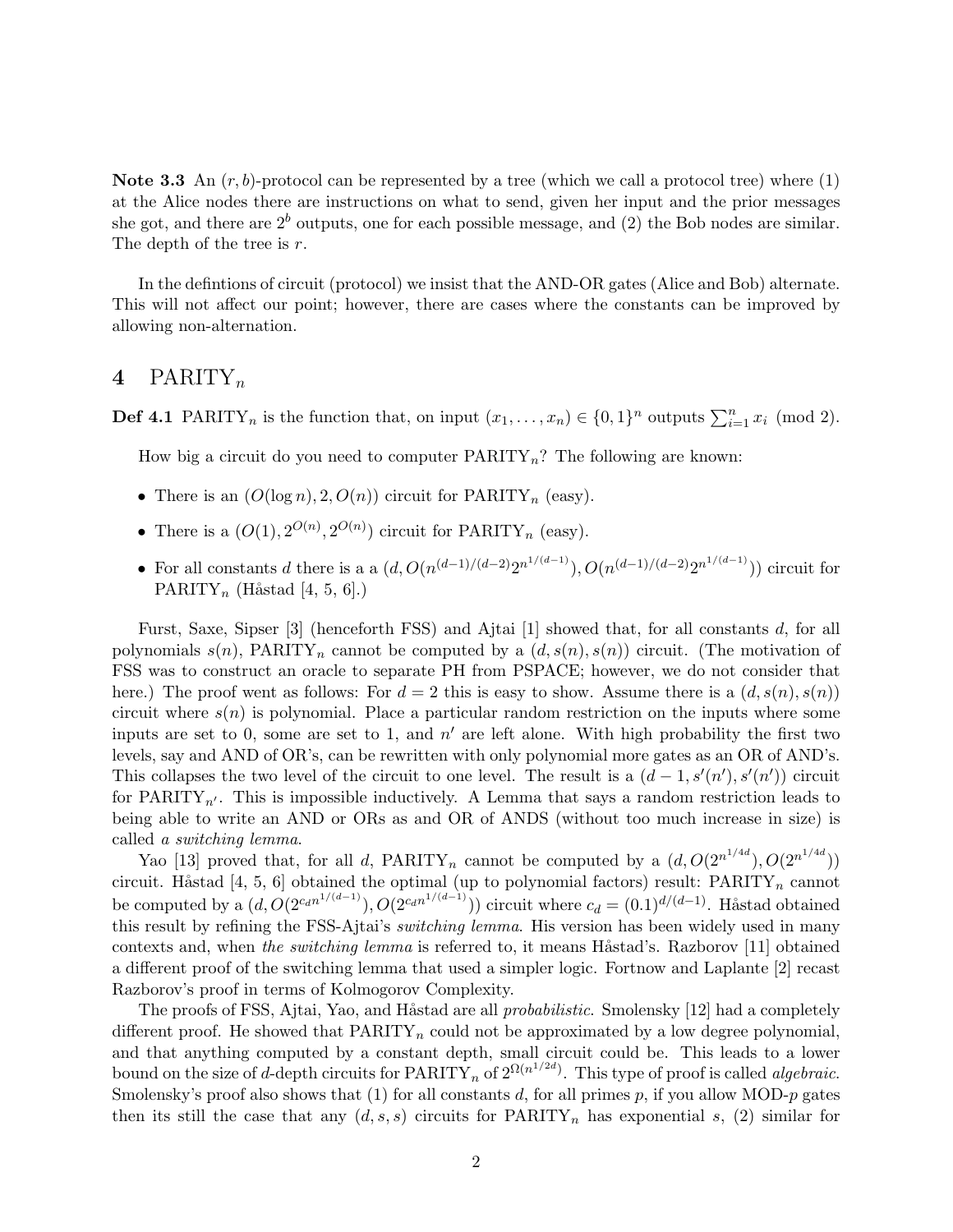computing MOD-q with AND, OR, NOT, and MOD-p gates where p is prime and q is relatively primes to p. All of these proofs are *bottom up* in that they begin at the input level.

Consider the case of  $d = 3$ . By Håstad's results:

- There is a  $(3, O(n^2 2^{\sqrt{n}}), O(n^2 2^{\sqrt{n}}))$  circuit for PARITY<sub>n</sub>.
- There is no  $(3, O(2^{0.0316... \sqrt{n}}), O(2^{0.0316... \sqrt{n}}))$  circuit for PARITY<sub>n</sub>. (The constant is really  $(0.1)^{3/2}$ .)

The lower bound was improved by Håstad, Jukna, Pudlak [7]. They showed that there is no (3,  $O(2^{0.618... \sqrt{n}})$ ,  $O(2^{0.618... \sqrt{n}})$ ) circuit for PARITY<sub>n</sub> (the constant is really  $1/(\sqrt{2e} \ln 2)$ ). This proof was top down in that it began at the top gate. It is plausible that a top down proof of the lower bound for unbounded fan-in constant depth circuits for  $\text{PARITY}_n$  may lead to improved lower bounds. In the next section we discuss a top down approach via communication complexity.

## 5 Lower Bounds on Circuits via Communication Complexity

Karchmer [8] (see also Karchmer-Wigderson [9]) found a link between the depth of a circuit for a function  $q$  and the communication complexity of relation involving  $q$ . We present his theorem that links the two. Our treatment is from the excellent book on Communication Complexity by Kushilevitz and Nisan [10].

**Def 5.1** Let  $g: \{0,1\}^n \to \{0,1\}$ . Let  $R_g \subseteq \{0,1\}^n \times \{0,1\}^n \times [n]$  be the set

$$
\{(x, y, i) : g(x) = 1 \land g(y) = 0 \land x_i \neq y_i\}.
$$

We need the following well known lemma.

**Lemma 5.2** Let T be a  $(d, 1)$ -protocol in the form of a binary protocol tree. Let w be a node of that tree. Let  $w_1$  and  $w_2$  be children of w.

- 1. There exists  $A_w, B_w \subseteq \{0,1\}^n$  such that the set of inputs  $(x, y)$  that end up using node w is of the form  $A_w \times B_w$ .
- 2. Assume that w is a node where Alice sends a bit. Then there exists a partition  $A_w = A_{w_1} \cup A_{w_2}$ and  $B_w = B_{w_1} = B_{w_2}$ .
- 3. Assume that w is a node where Bob sends a bit. Then there exists a partition  $B_w = B_{w_1} \cup B_{w_2}$ and  $A_{w_1} = A_{w_2} = A$ .

**Theorem 5.3** Let  $g: \{0,1\}^n \to \{0,1\}$ . There is a  $(d, 2, 2^d)$  circuit for g iff there is a  $(d, 1)$  protocol for  $R_g$ .

### Proof:

- 1) Assume there is a  $(d, 2, s)$  circuit for g. We use this to create a  $(d, 1)$ -protocol for  $D(R_q)$ .
	- 1. Alice takes x and runs the circuit on it. We assume she gets 1. Bob takes y and runs the circuit on it. We assume he gets 0. Note that Alice and Bob "disagree" on what the final output is.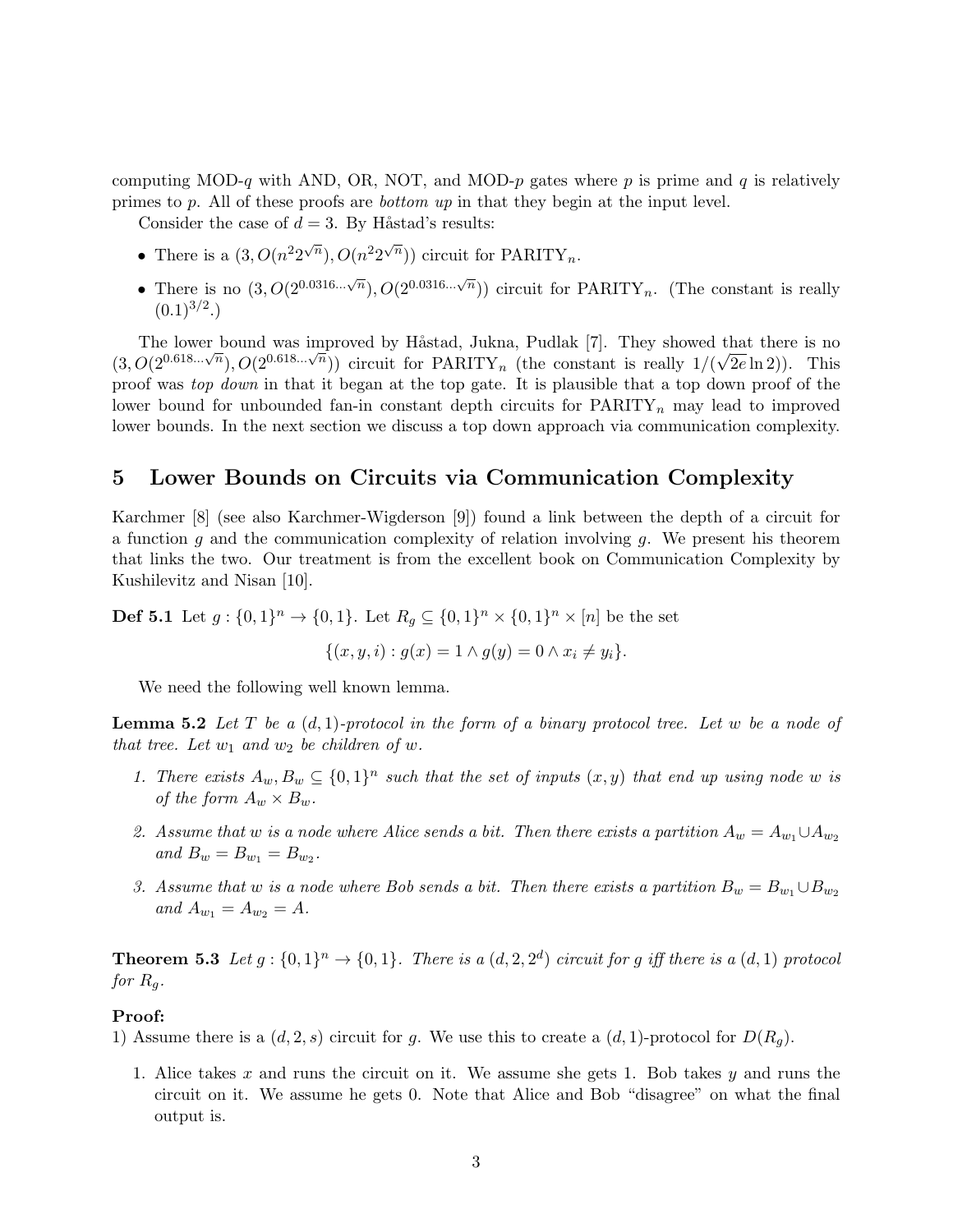- 2. We assume the top gate is an OR (if its an AND the proof is similar). Alice sees that the output when the circuit run on  $x$  is 1. Hence some input to that gate is 1. Alice sends Bob 0 if the left input is 1, and 1 if the right input is 1. Note that that input is the output of an AND gate. Note that Alice and Bob "disagree" on what the output of that AND gate is.
- 3. Bob sees that the output to the AND gate is 0. Hence some input to that gate is 0. Bob sends Alice 0 if the left input is 0, and 1 if the right input is 0. Note that that input is the output of an OR gate. Note that Alice and Bob "disagree" on what the output of that OR gate is.
- 4. They keep going in this matter until they find the original input they disagree on.

It is easy to see that this is a  $(d, 1)$ -protocol.

2) Assume there is a  $(d, 1)$  protocol for  $R_q$ . Show there is a  $(d, 2, s)$  circuit for g.

Take the protocol for  $R_q$ . Formally it is a binary protocol tree (since its a  $(d, 1)$  protocol). We'll assume Alice sends first.

Take the tree and do the following to form a circuit:

- 1. Look at a node representing Alice sending a bit. In the protocol the node is thought of as Alice knows her input and knows what Bob has send her and based on that sends a 0 or a 1. As such it is a node with two edges coming out of it (going to Bob-nodes). We reverse that: we make this node into an AND gate and the edges are now the inputs.
- 2. Similarly, replace every Bob-node with an OR gate.
- 3. Let L be a leaf of the protocol. Associated to L is  $i \in [n]$  such that, if the protocol gets to that leaf then Alice and Bob agree that  $x_i \neq y_i$ . Since the set of ordered pairs that goes to L is of the form  $A_L \times B_L$  either: (1) every ordered pair that goes to L has  $x_i = 1$  and  $y_i = 0$ , or (2) every ordered pair that goes to L has  $x_i = 0$  and  $y_i = 1$ . If (1) replace L by input  $z_i$ , if (2) replace L by input  $\overline{z_i}$ .

We view every node in two ways: as a node in the protocol tree and as a gate in the circuit. For every node w let  $g_w$  be the function the circuit computes if it stopped at w. For every note w let  $A_w, B_w$  be as in Lemma 5.2.

By the definition of how we replace leaves with inputs, for all leaves  $L$ ,

$$
z \in A_L \implies g_L(z) = 1
$$

$$
z \in B_L \implies g_L(z) = 0
$$

By induction, using Lemma 5.2, one can show that, for every node  $w$ 

$$
z \in A_w \implies g_w(z) = 1
$$

$$
z \in B_w \implies g_w(z) = 0
$$

Note that for the top gate w,  $A_w = g^{-1}(1)$  and  $B_w - g^{-1}(0)$ . Hence the circuit computes g. П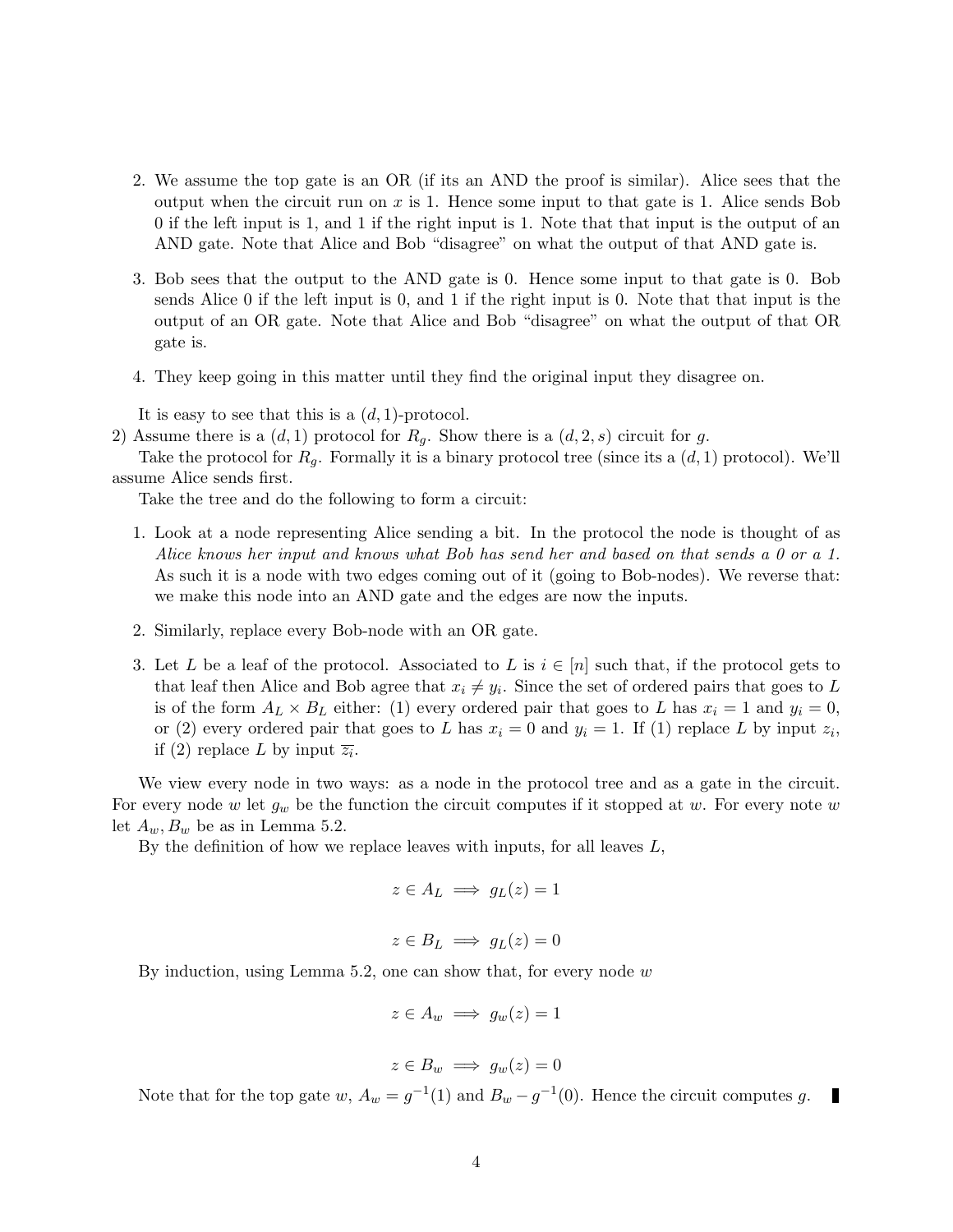Before this result the following thoughts had currency:

- We've made very little progress in proving lower bounds on circuits.
- We've made a lot of progress in proving lower bounds on communication protocols.

So the hope was that Theorem 5.3 would allow progress on lower bounds on circuits. Did it? Yes and mostly No. There were many results about *monotone circuits* that used this framework. But alas, very few on general circuits.

A proof of a circuit lower bounds that used Theorem 5.3 would almost surely be a top down proof.

# 6 What about Known Circuit Results?

Could there be a communication complexity proof that any constant depth, unbounded fan-in circuit for  $\text{PARITY}_n$  requires exponential size? Theorem 5.3 is about fan-in 2 circuits. We need a version for unbounded fan-in circuits.

**Theorem 6.1** Let  $g: \{0,1\}^n \to \{0,1\}$ . There is a  $(d, s, s)$  circuit for g iff there is a  $(d, \lceil \lg(s) \rceil)$ protocol for  $R_q$ .

#### Proof:

All  $\lg(s)$  in this proof are really  $\lceil \lg(s) \rceil$ .

1) Assume there is a  $(d, s, s)$  circuit g. The  $(d, \lg(s))$  protocol for  $R_q$  is similar to the  $(d, 1)$  protocol in the proof of Theorem 5.3.1. except that, for Alice (Bob) to specify which input was 1 (0) takes  $lg(s)$  bits. It is easy to see that this is a  $(d, lg(s))$ -protocol.

2) Assume there is a  $(d, \lg(s))$  protocol for  $R_q$ . The  $(d, s, s)$  circuit for g is similar to the circuit in the proof of Theorem 5.3.2. H

## 7 Open Problem

Theorem 6.1 points to a possible alternative method to get lower bounds on the size of constant depth circuits for  $\text{PARITY}_n$ :

**Conjecture 7.1** Fix d, a constant. If there is a  $(d, b)$  protocol for  $R_{\text{PARITY}_n}$  then b is  $\Omega(2^{n^{1/(d-1)}})$ .

There is one thing wrong with this conjecture. It is already known to be true! Just use Theorem 6.1.2 and use the known lower bounds on  $\text{PARITY}_n$ . So what are we really looking for? **Open Problem:** Give a communication complexity proof for any of the following. Fix  $d$ , a constant.

- 1. If there is a  $(d, b)$  protocol for  $R_{\text{PARITY}_n}$  then b is superpolynomial.
- 2. If there is a  $(d, b)$  protocol for  $R_{\text{PARITY}_n}$  then b is  $\Omega(2^{n^{1/(d-1)}})$  (or replace  $2^{n^{1/(d-1)}}$  with a smaller superpolynomial function).

Such a proof would give another way to obtain lower bounds on  $\text{PARITY}_n$ . While this is a good end in itself, we note that it might also lead to better lower bounds.